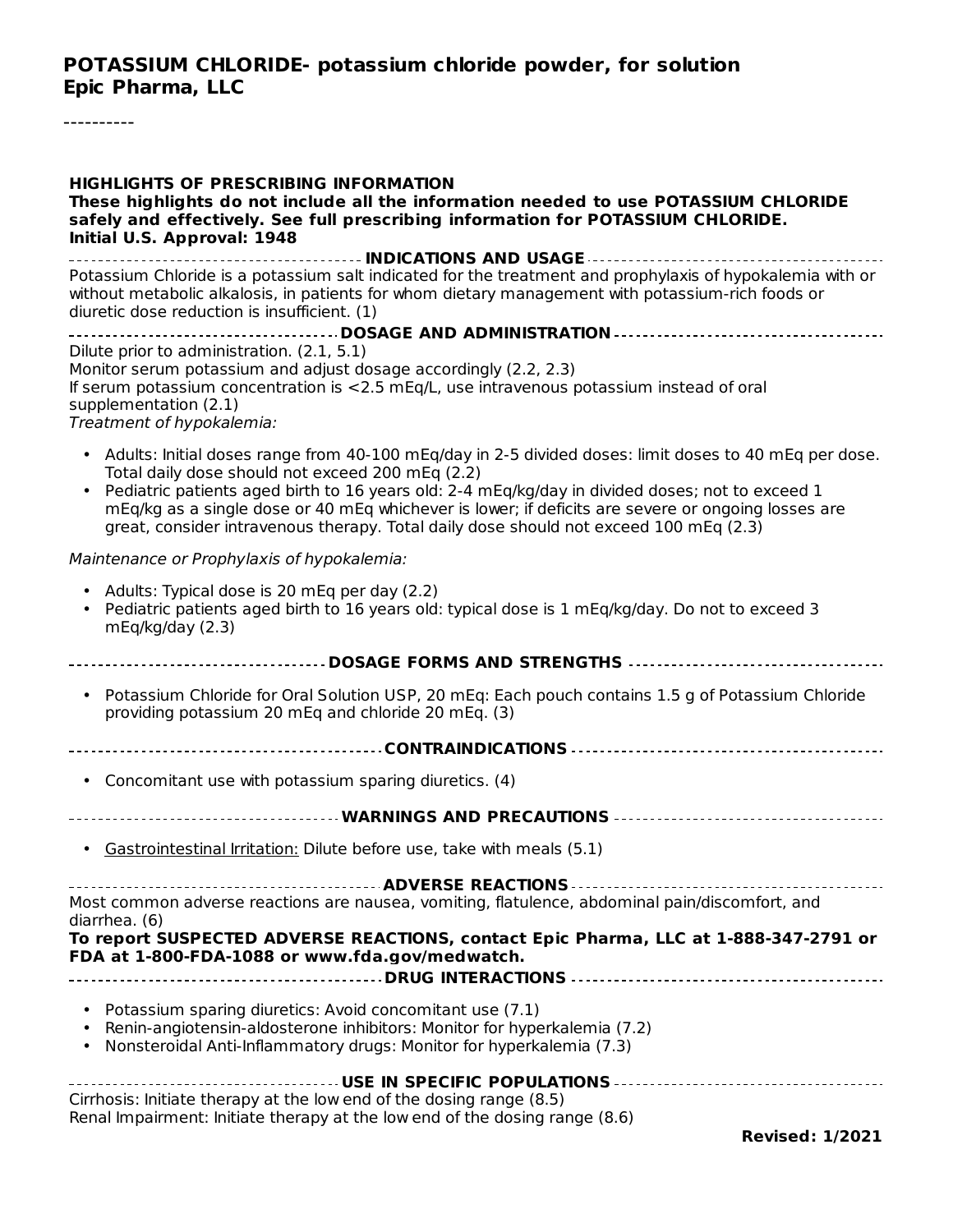### **FULL PRESCRIBING INFORMATION: CONTENTS\***

### **1 INDICATIONS AND USAGE**

### **2 DOSAGE AND ADMINISTRATION**

2.1 Administration and Monitoring

2.2 Adult Dosing

2.3 Pediatric Dosing

### **3 DOSAGE FORMS AND STRENGTHS**

### **4 CONTRAINDICATIONS**

### **5 WARNINGS AND PRECAUTIONS**

5.1 Gastrointestinal Irritation

## **6 ADVERSE REACTIONS**

## **7 DRUG INTERACTIONS**

- 7.1 Potassium-Sparing Diuretics
- 7.2 Renin-Angiotensin-Aldosterone System Inhibitors
- 7.3 Nonsteroidal Anti-Inflammatory Drugs (NSAIDs)

## **8 USE IN SPECIFIC POPULATIONS**

- 8.1 Pregnancy
- 8.2 Lactation
- 8.4 Pediatric Use
- 8.5 Geriatric Use
- 8.6 Cirrhotics
- 8.7 Renal Impairment

## **10 OVERDOSAGE**

- 10.1 Symptoms
- 10.2 Treatment

### **11 DESCRIPTION**

## **12 CLINICAL PHARMACOLOGY**

- 12.1 Mechanism of Action
- 12.3 Pharmacokinetics

### **16 HOW SUPPLIED/STORAGE AND HANDLING**

\* Sections or subsections omitted from the full prescribing information are not listed.

## **FULL PRESCRIBING INFORMATION**

# **1 INDICATIONS AND USAGE**

Potassium Chloride is indicated for the treatment and prophylaxis of hypokalemia with or without metabolic alkalosis, in patients for whom dietary management with potassiumrich foods or diuretic dose reduction is insufficient.

# **2 DOSAGE AND ADMINISTRATION**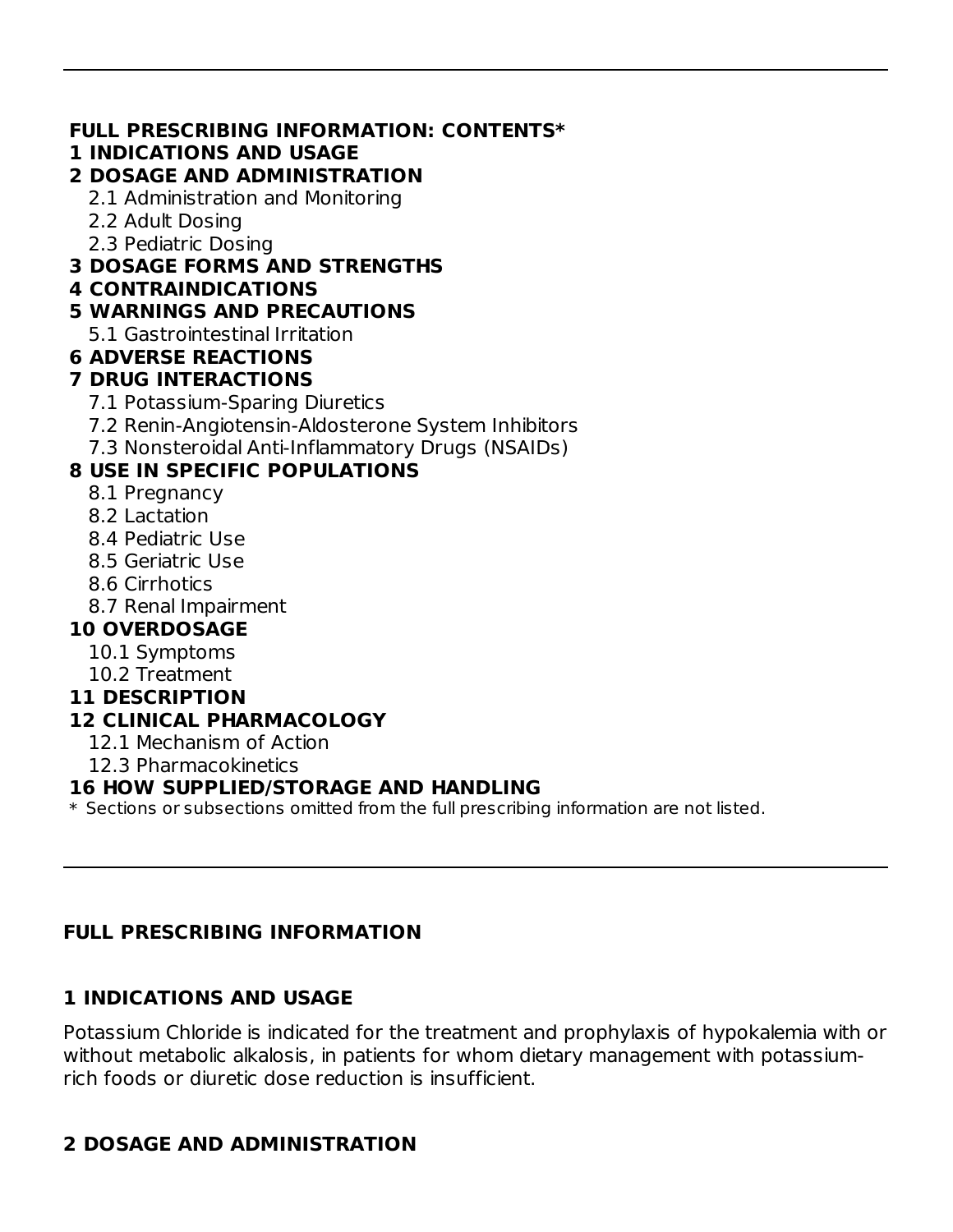## **2.1 Administration and Monitoring**

#### Monitoring

Monitor serum potassium and adjust dosages accordingly. For treatment of hypokalemia, monitor potassium levels daily or more often depending on the severity of hypokalemia until they return to normal. Monitor potassium levels monthly to biannually for maintenance or prophylaxis.

The treatment of potassium depletion, particularly in the presence of cardiac disease, renal disease, or acidosis requires careful attention to acid-base balance, volume status, electrolytes, including magnesium, sodium, chloride, phosphate, and calcium, electrocardiograms and the clinical status of the patient. Correct volume status, acidbase balance and electrolyte deficits as appropriate.

### Administration

Dilute the contents of 1 pouch of potassium chloride for oral solution in at least 4 ounces of cold water [see Warnings and Precautions (5.1)].

Take with meals or immediately after eating.

If serum potassium concentration is <2.5 mEq/L, use intravenous potassium instead of oral supplementation.

# **2.2 Adult Dosing**

### Treatment of hypokalemia:

Daily dose range from 40 to 100 mEq. Give in 2 to 5 divided doses: limit doses to 40 mEq per dose. The total daily dose should not exceed 200 mEq in a 24 hour period.

### Maintenance or Prophylaxis,

Typical dose is 20 mEq per day. Individualize dose based upon serum potassium levels.

Studies support the use of potassium replacement in digitalis toxicity. When alkalosis is present, normokalemia and hyperkalemia may obscure a total potassium deficit. The advisability of use of potassium replacement in the setting of hyperkalemia is uncertain.

# **2.3 Pediatric Dosing**

### Treatment of hypokalemia:

Pediatric patients aged birth to 16 years old: The initial dose is 2 to 4 mEq/kg/day in divided doses; do not exceed as a single dose 1 mEq/kg or 40 mEq, whichever is lower; maximum daily doses should not exceed 100 mEq. If deficits are severe or ongoing losses are great, consider intravenous therapy.

### Maintenance or Prophylaxis

Pediatric patients aged birth to 16 years old: Typical dose is 1 mEq/kg/day. Do not exceed 3 mEq/kg/day.

# **3 DOSAGE FORMS AND STRENGTHS**

Each pouch contains 1.5 g of potassium chloride supplying 20 mEq of potassium and 20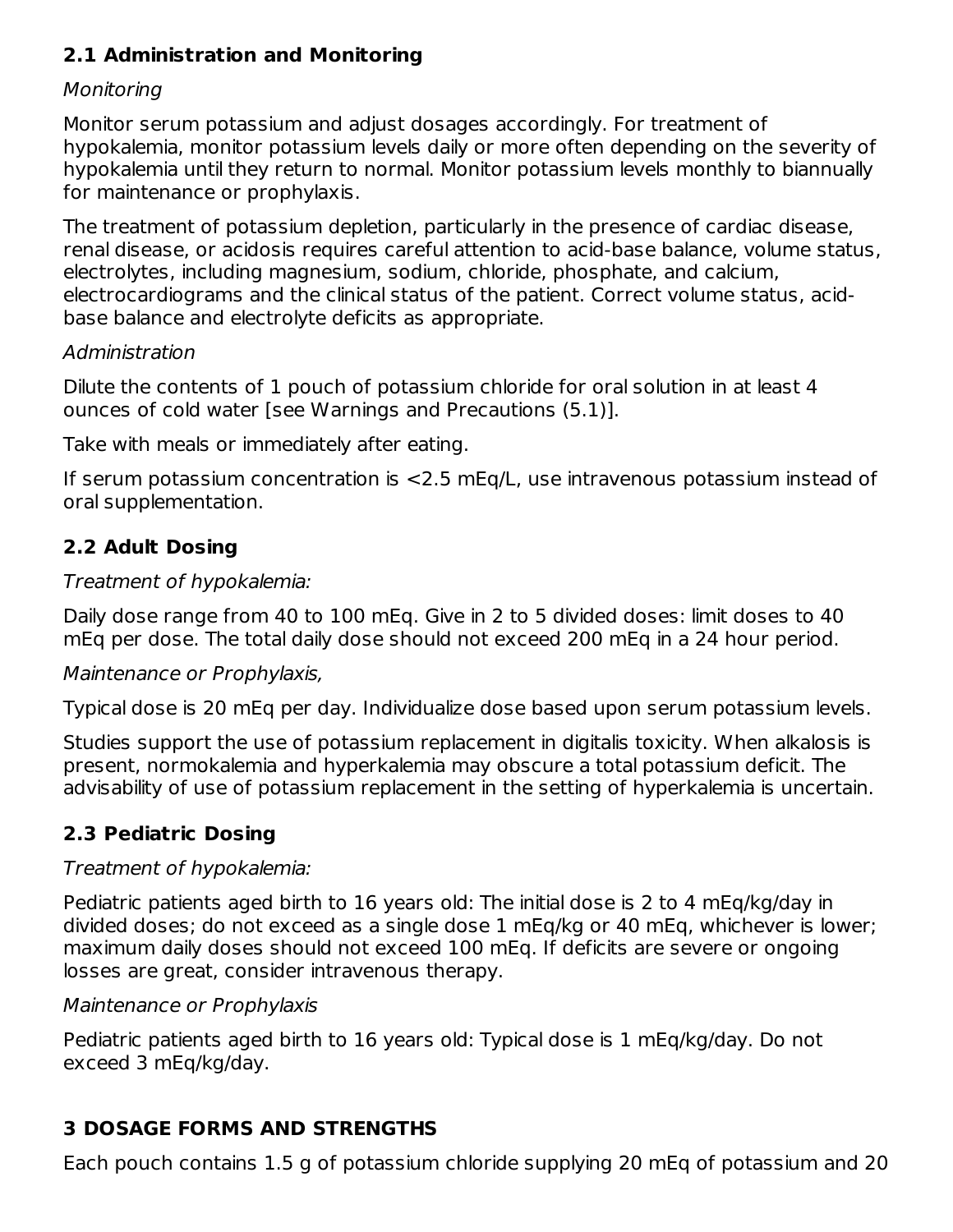mEq of chloride.

## **4 CONTRAINDICATIONS**

Potassium chloride is contraindicated in patients on potassium sparing diuretics.

# **5 WARNINGS AND PRECAUTIONS**

## **5.1 Gastrointestinal Irritation**

May cause gastrointestinal irritation. Increased dilution of the solution and taking with meals may reduce gastrointestinal irritation [see Dosage and Administration (2.1)].

# **6 ADVERSE REACTIONS**

The most common adverse reactions to oral potassium salts are nausea, vomiting, flatulence, abdominal pain/discomfort, and diarrhea.

# **7 DRUG INTERACTIONS**

# **7.1 Potassium-Sparing Diuretics**

Use with potassium-sparing diuretics can produce severe hyperkalemia. Avoid concomitant use.

# **7.2 Renin-Angiotensin-Aldosterone System Inhibitors**

Drugs that inhibit the renin-angiotensin-aldosterone system (RAAS) including angiotensin converting enzyme (ACE) inhibitors, angiotensin receptor blockers (ARBs), spironolactone, eplerenone, or aliskiren produce potassium retention by inhibiting aldosterone production. Closely monitor potassium in patients receiving concomitant RAAS therapy.

# **7.3 Nonsteroidal Anti-Inflammatory Drugs (NSAIDs)**

NSAIDS may produce potassium retention by reducing renal synthesis of prostaglandin E and impairing the renin-angiotensin system. Closely monitor potassium in patients on concomitant NSAIDs.

# **8 USE IN SPECIFIC POPULATIONS**

# **8.1 Pregnancy**

There are no human data related to use of Potassium Chloride during pregnancy, and animal studies have not been conducted. Potassium supplementation that does not lead to hyperkalemia is not expected to cause fetal harm.

The background risk for major birth defects and miscarriage in the indicated population is unknown. All pregnancies have a background risk of birth defect, loss, or other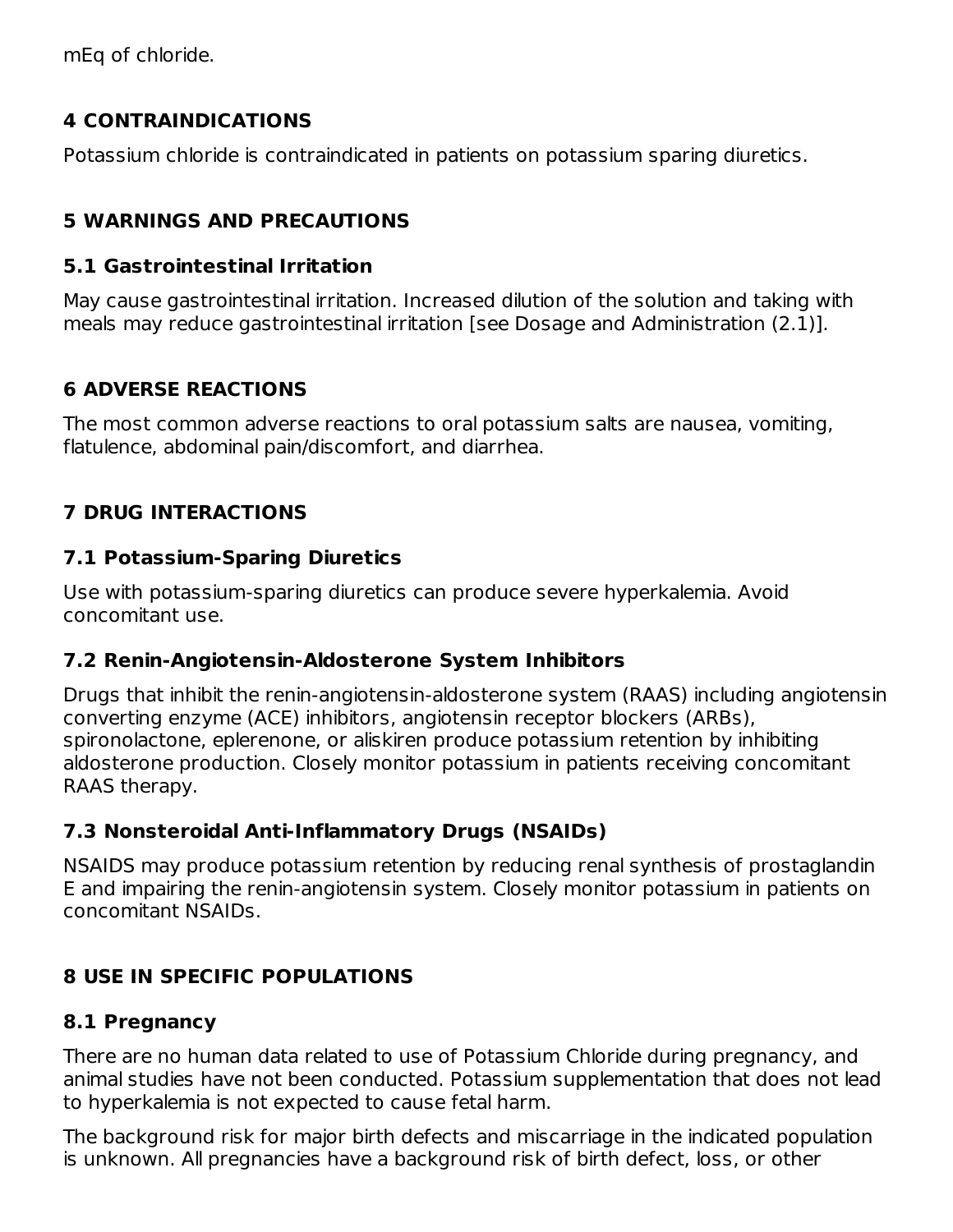adverse outcomes. In the U.S. general population, the estimated background risk of major birth defects and miscarriage in clinically recognized pregnancies is 2-4% and 15- 20%, respectively.

# **8.2 Lactation**

## Risk Summary

The normal potassium ion content of human milk is about 13 mEq per liter. Since potassium from oral supplements such as Potassium Chloride becomes part of the body potassium pool, as long as body potassium is not excessive, the contribution of potassium chloride supplementation should have little or no effect on the level in human milk.

# **8.4 Pediatric Use**

Clinical trial data from published literature have demonstrated the safety and effectiveness of potassium chloride in children with diarrhea and malnutrition from birth to 16 years

# **8.5 Geriatric Use**

Clinical studies of Potassium Chloride did not include sufficient numbers of subjects aged 65 and over to determine whether they respond differently from younger subjects. Other reported clinical experience has not identified differences in responses between the elderly and younger patients. In general, dose selection for an elderly patient should be cautious, usually starting at the low end of the dosing range, reflecting the greater frequency of decreased hepatic, renal, or cardiac function, and of concomitant disease or other drug therapy.

This drug is known to be substantially excreted by the kidney, and the risk of toxic reactions to this drug may be greater in patients with impaired renal function. Because elderly patients are more likely to have decreased renal function, care should be taken in dose selection, and it may be useful to monitor renal function.

# **8.6 Cirrhotics**

Patients with cirrhosis should usually be started at the low end of the dosing range, and the serum potassium level should be monitored frequently [see Clinical Pharmacology (12.3)].

# **8.7 Renal Impairment**

Patients with renal impairment have reduced urinary excretion of potassium and are at substantially increased risk of hyperkalemia. Patients with impaired renal function, particularly if the patient is on ACE inhibitors, ARBs, or nonsteroidal anti-inflammatory drugs should usually be started at the low end of the dosing range because of the potential for development of hyperkalemia. The serum potassium level should be monitored frequently. Renal function should be assessed periodically.

# **10 OVERDOSAGE**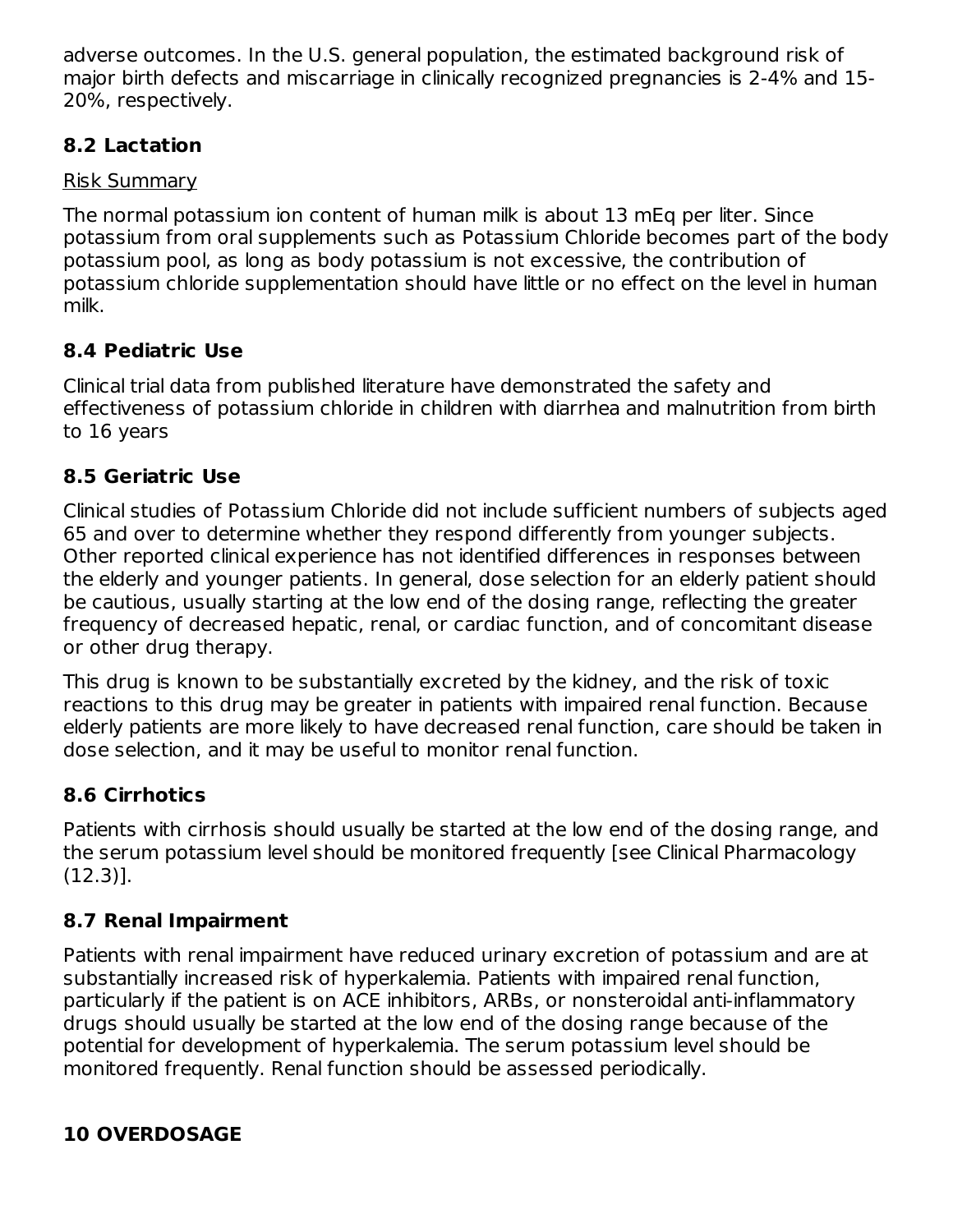## **10.1 Symptoms**

The administration of oral potassium salts to persons with normal excretory mechanisms for potassium rarely causes serious hyperkalemia. However, if excretory mechanisms are impaired or if potassium is administered too rapidly potentially fatal hyperkalemia can result.

Hyperkalemia is usually asymptomatic and may be manifested only by an increased serum potassium concentration (6.5–8.0 mEq/L) and characteristic electrocardiographic changes (peaking of T-waves, loss of P-waves, depression of S-T segment, and prolongation of the QT-interval). Late manifestations include muscle paralysis and cardiovascular collapse from cardiac arrest (9–12 mEq/L).

# **10.2 Treatment**

Treatment measures for hyperkalemia include the following:

- 1. Monitor closely for arrhythmias and electrolyte changes.
- 2. Eliminate foods and medications containing potassium and of any agents with potassium-sparing properties such as potassium-sparing diuretics, ARBS, ACE inhibitors, NSAIDS, certain nutritional supplements and many others.
- 3. Administer intravenous calcium gluconate if the patient is at no risk or low risk of developing digitalis toxicity.
- 4. Administer intravenously 300 to 500 mL/hr of 10% dextrose solution containing 10 to 20 units of crystalline insulin per 1000 mL.
- 5. Correct acidosis, if present, with intravenous sodium bicarbonate.
- 6. Use exchange resins, hemodialysis, or peritoneal dialysis.

In patients who have been stabilized on digitalis, too rapid a lowering of the serum potassium concentration can produce digitalis toxicity.

# **11 DESCRIPTION**

Potassium Chloride is a white granular powder. It is soluble in water and slightly soluble in alcohol. Chemically, Potassium Chloride is K-Cl with a molecular mass of 74.55.

Each pouch of light orange mottled powder contains 1.5 g of potassium chloride, USP, which is equivalent to potassium 20 mEq and chloride 20 mEq and the following inactive ingredients: FD&C Yellow #6, sucralose, silicon dioxide, maltodextrin, citric acid, and orange flavor.

# **12 CLINICAL PHARMACOLOGY**

# **12.1 Mechanism of Action**

The potassium ion  $(K^+)$  is the principal intracellular cation of most body tissues. Potassium ions participate in a number of essential physiological processes including the maintenance of intracellular tonicity; the transmission of nerve impulses; the contraction of cardiac, skeletal, and smooth muscle; and the maintenance of normal renal function.

The intracellular concentration of potassium is approximately 150 to 160 mEq per liter. The normal adult plasma concentration is 3.5 to 5 mEq per liter. An active ion transport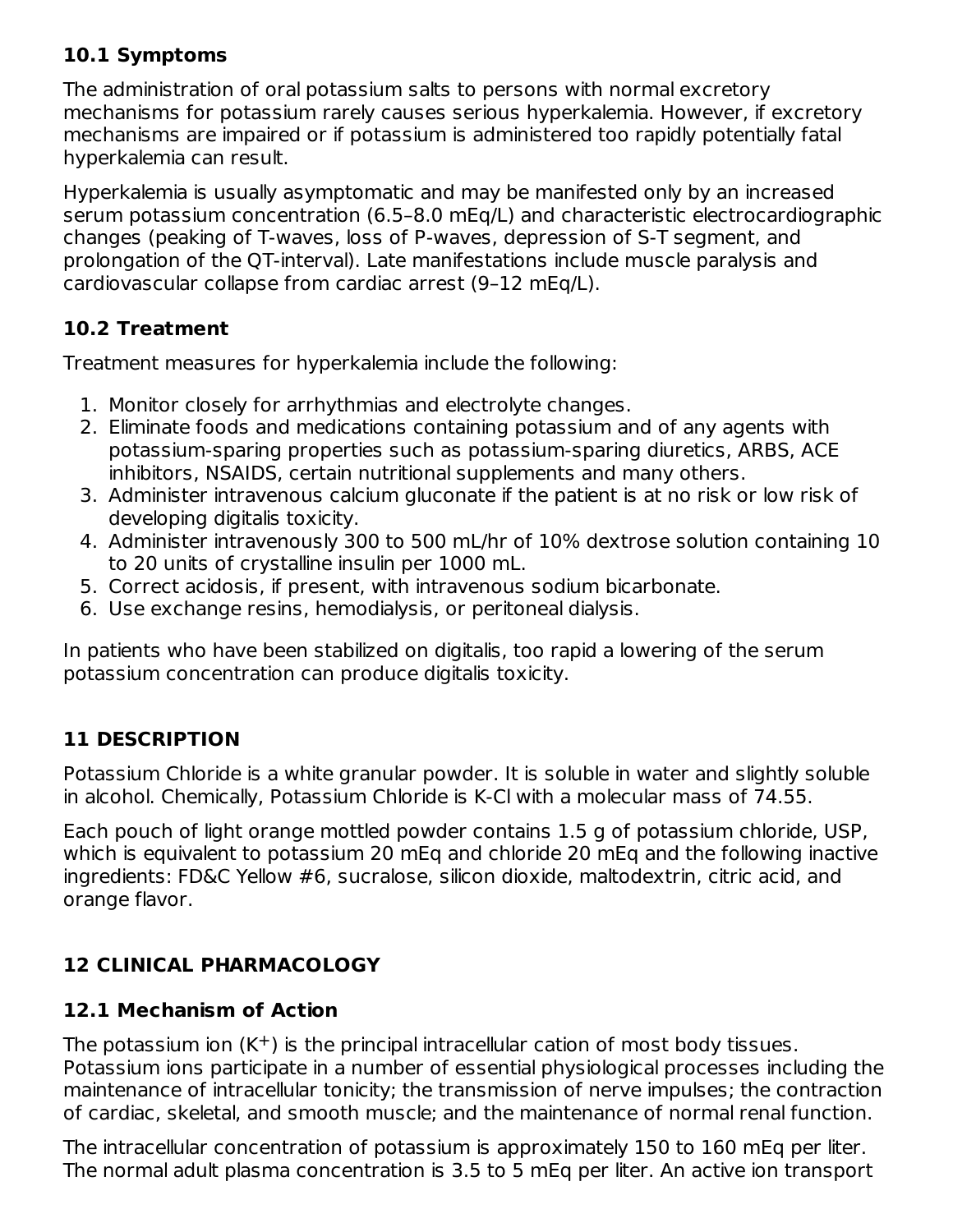system maintains this gradient across the plasma membrane.

Potassium is a normal dietary constituent, and under steady-state conditions the amount of potassium absorbed from the gastrointestinal tract is equal to the amount excreted in the urine. The usual dietary intake of potassium is 50 to 100 mEq per day.

### **12.3 Pharmacokinetics**

Based on published literature, the rate of absorption and urinary excretion of potassium from KCl oral solution were higher during the first few hours after dosing relative to modified release KCl products. The bioavailability of potassium, as measured by the cumulative urinary excretion of  $K<sup>+</sup>$  over a 24 hour post dose period, is similar for KCI solution and modified release products.

#### Specific Populations

### **Cirrhotics**

Based on published literature, the baseline corrected serum concentrations of potassium measured over 3 h after administration in cirrhotic subjects who received an oral potassium load rose to approximately twice that of normal subjects who received the same load.

## **16 HOW SUPPLIED/STORAGE AND HANDLING**

Potassium Chloride Powder for Oral Solution USP, 20 mEq is a light orange mottled powder available as follows:

NDC 42806-094-99 Pouch

NDC 42806-094-30 Carton of 30 Pouches

NDC 42806-094-01 Carton of 100 Pouches

### **Storage**

Store at Controlled Room Temperature, 20°-25°C (68°-77°F). [See USP Controlled Room Temperature].

Dispense in a tight, light-resistant container as defined in the USP.

Protect from light.

Distributed by:

## **Epic Pharma, LLC**

Laurelton, NY 11413

Rev. 04-2020-00

MF098REV04/20

OE1028

## **PACKAGE/LABEL PRINCIPAL DISPLAY PANEL – Pouch Label**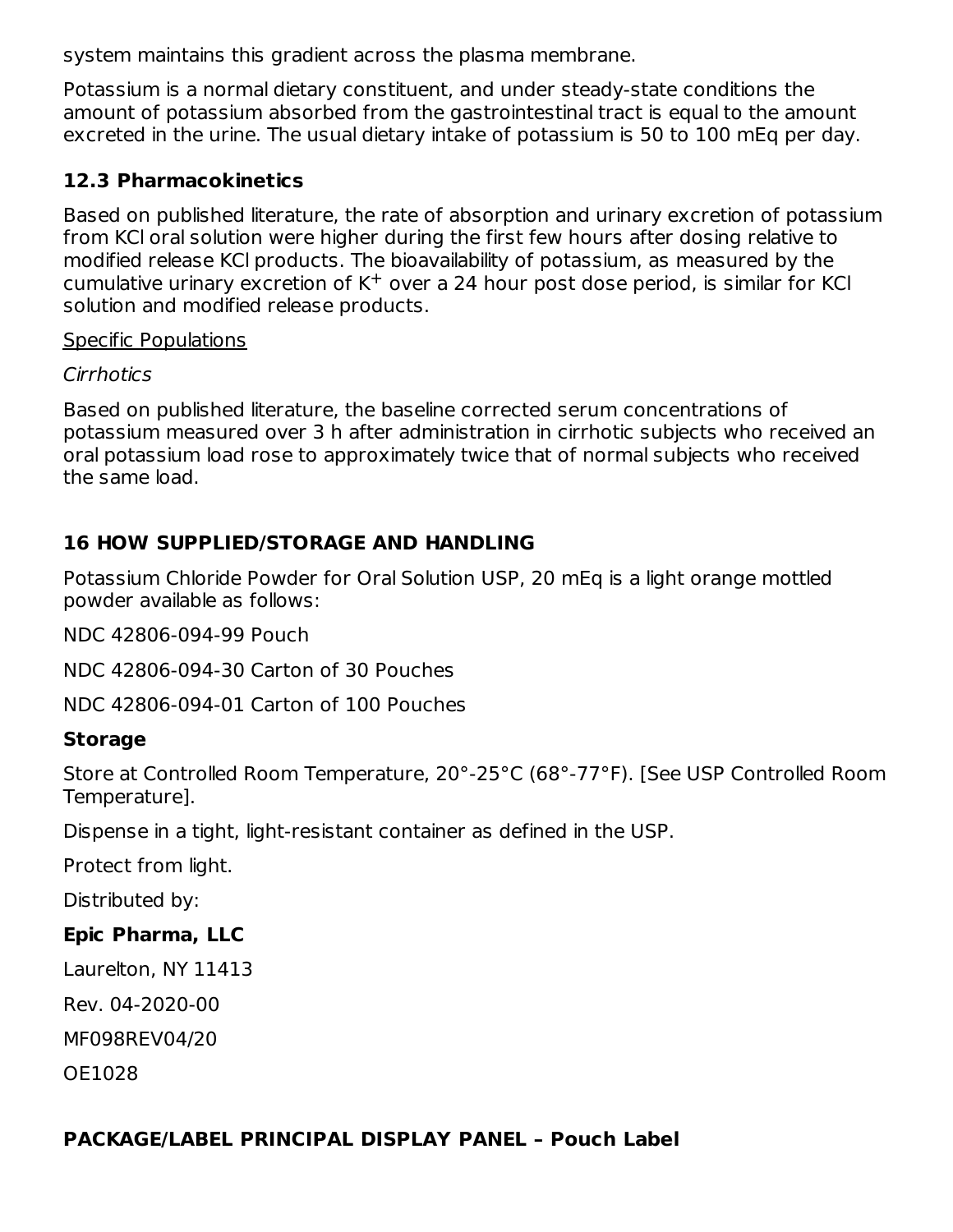

### **PACKAGE/LABEL PRINCIPAL DISPLAY PANEL – Carton Label**



| <b>POTASSIUM CHLORIDE</b>               |                         |                           |               |  |  |  |  |  |
|-----------------------------------------|-------------------------|---------------------------|---------------|--|--|--|--|--|
| potassium chloride powder, for solution |                         |                           |               |  |  |  |  |  |
|                                         |                         |                           |               |  |  |  |  |  |
| <b>Product Information</b>              |                         |                           |               |  |  |  |  |  |
| <b>Product Type</b>                     | HUMAN PRESCRIPTION DRUG | <b>Item Code (Source)</b> | NDC:42806-094 |  |  |  |  |  |
| <b>Route of Administration</b>          | ORAL                    |                           |               |  |  |  |  |  |
|                                         |                         |                           |               |  |  |  |  |  |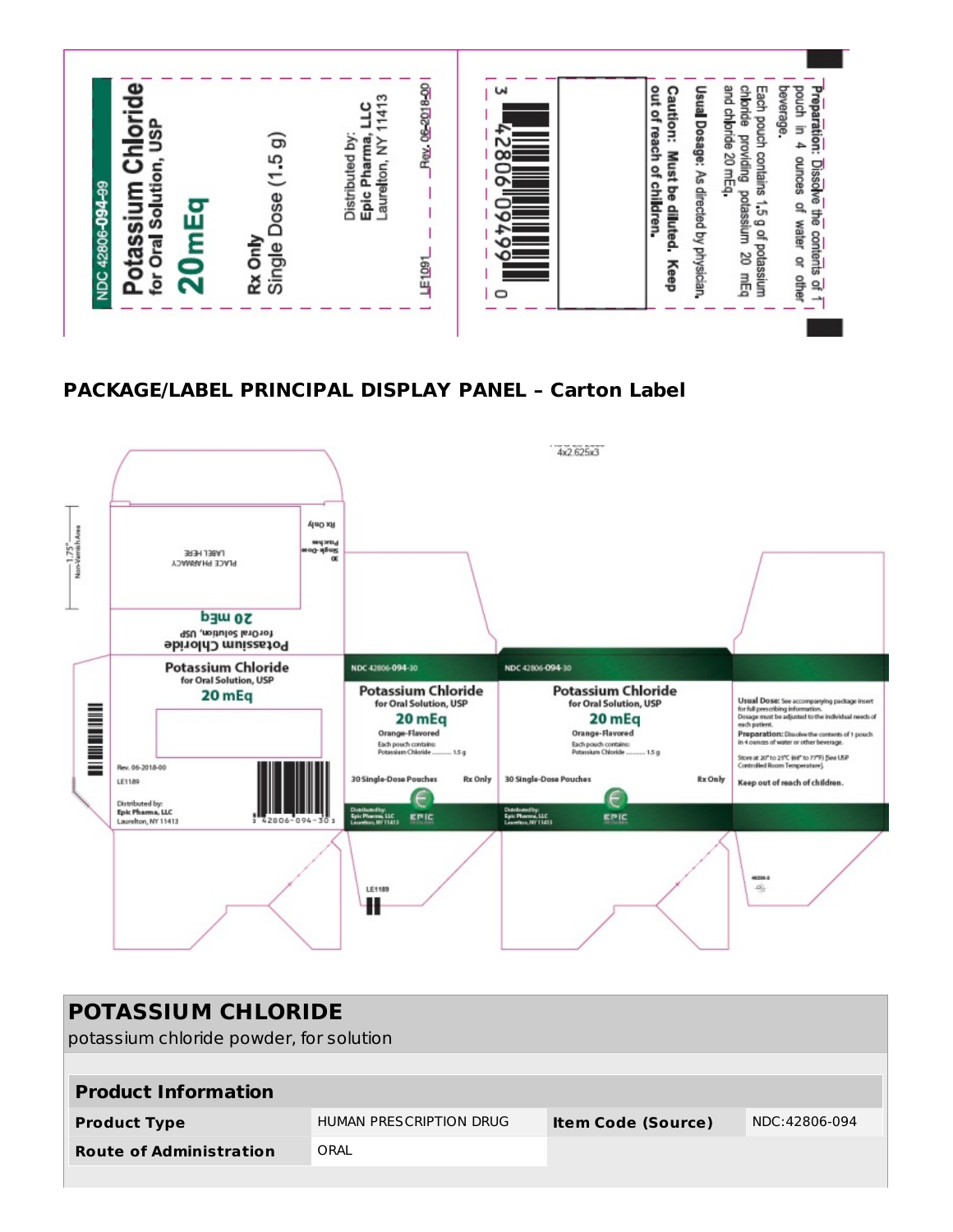| <b>Active Ingredient/Active Moiety</b>                                                                          |                                     |                                                                         |                                       |                                       |                                     |                              |  |  |  |
|-----------------------------------------------------------------------------------------------------------------|-------------------------------------|-------------------------------------------------------------------------|---------------------------------------|---------------------------------------|-------------------------------------|------------------------------|--|--|--|
|                                                                                                                 |                                     | <b>Ingredient Name</b>                                                  |                                       |                                       | <b>Basis of</b><br><b>Strength</b>  | <b>Strength</b>              |  |  |  |
| POTASSIUM CHLORIDE (UNII: 660YQ98I10) (POTASSIUM CATION - UNII:295053K152,<br>CHLORIDE ION - UNII: 032Z N48698) |                                     |                                                                         |                                       | <b>POTASSIUM</b><br><b>CHLORIDE</b>   | 1.5 <sub>g</sub><br>in 1.77 g       |                              |  |  |  |
|                                                                                                                 |                                     |                                                                         |                                       |                                       |                                     |                              |  |  |  |
| <b>Inactive Ingredients</b>                                                                                     |                                     |                                                                         |                                       |                                       |                                     |                              |  |  |  |
|                                                                                                                 |                                     | <b>Ingredient Name</b>                                                  |                                       |                                       | <b>Strength</b>                     |                              |  |  |  |
|                                                                                                                 |                                     | <b>ANHYDROUS CITRIC ACID (UNII: XF417D3PSL)</b>                         |                                       |                                       |                                     |                              |  |  |  |
|                                                                                                                 |                                     | FD&C YELLOW NO. 6 (UNII: H77VEI93A8)                                    |                                       |                                       |                                     |                              |  |  |  |
|                                                                                                                 |                                     | <b>MALTODEXTRIN (UNII: 7CVR7L4A2D)</b>                                  |                                       |                                       |                                     |                              |  |  |  |
|                                                                                                                 |                                     | <b>SILICON DIOXIDE (UNII: ETJ7Z6XBU4)</b>                               |                                       |                                       |                                     |                              |  |  |  |
|                                                                                                                 | <b>SUCRALOSE (UNII: 96K6UQ3ZD4)</b> |                                                                         |                                       |                                       |                                     |                              |  |  |  |
|                                                                                                                 |                                     |                                                                         |                                       |                                       |                                     |                              |  |  |  |
|                                                                                                                 | <b>Product Characteristics</b>      |                                                                         |                                       |                                       |                                     |                              |  |  |  |
|                                                                                                                 | Color                               | <b>ORANGE (Light Orange Mottled)</b>                                    |                                       | <b>Score</b>                          |                                     |                              |  |  |  |
| <b>Shape</b>                                                                                                    |                                     | <b>Size</b>                                                             |                                       |                                       |                                     |                              |  |  |  |
|                                                                                                                 | Flavor                              | ORANGE<br><b>Imprint Code</b>                                           |                                       |                                       |                                     |                              |  |  |  |
|                                                                                                                 | <b>Contains</b>                     |                                                                         |                                       |                                       |                                     |                              |  |  |  |
|                                                                                                                 |                                     |                                                                         |                                       |                                       |                                     |                              |  |  |  |
|                                                                                                                 |                                     |                                                                         |                                       |                                       |                                     |                              |  |  |  |
|                                                                                                                 | <b>Packaging</b>                    |                                                                         |                                       |                                       |                                     |                              |  |  |  |
| #                                                                                                               | <b>Item Code</b>                    | <b>Package Description</b>                                              | <b>Marketing Start</b><br><b>Date</b> |                                       | <b>Marketing End</b><br><b>Date</b> |                              |  |  |  |
| 1                                                                                                               | NDC:42806-094-<br>30                | 30 in 1 CARTON                                                          | 11/28/2018                            |                                       |                                     |                              |  |  |  |
| 1                                                                                                               | 99                                  | NDC:42806-094- 1.77 g in 1 PACKET; Type 0: Not a Combination<br>Product |                                       |                                       |                                     |                              |  |  |  |
| $\overline{2}$                                                                                                  | NDC:42806-094-<br>01                | 100 in 1 CARTON                                                         | 11/28/2018                            |                                       |                                     |                              |  |  |  |
| $\overline{2}$                                                                                                  | 99                                  | NDC:42806-094- 1.77 g in 1 PACKET; Type 0: Not a Combination<br>Product |                                       |                                       |                                     |                              |  |  |  |
|                                                                                                                 |                                     |                                                                         |                                       |                                       |                                     |                              |  |  |  |
| <b>Marketing Information</b>                                                                                    |                                     |                                                                         |                                       |                                       |                                     |                              |  |  |  |
|                                                                                                                 |                                     |                                                                         |                                       |                                       |                                     |                              |  |  |  |
|                                                                                                                 | <b>Marketing</b><br><b>Category</b> | <b>Application Number or Monograph</b><br><b>Citation</b>               |                                       | <b>Marketing Start</b><br><b>Date</b> |                                     | <b>Marketing End</b><br>Date |  |  |  |
|                                                                                                                 | ANDA                                | ANDA210200                                                              | 11/28/2018                            |                                       |                                     |                              |  |  |  |
|                                                                                                                 |                                     |                                                                         |                                       |                                       |                                     |                              |  |  |  |

**Labeler -** Epic Pharma, LLC (827915443)

U.

**Registrant -** Epic Pharma, LLC (827915443)

| <b>Establishment</b> |                |               |                            |
|----------------------|----------------|---------------|----------------------------|
| <b>Name</b>          | <b>Address</b> | <b>ID/FEI</b> | <b>Business Operations</b> |